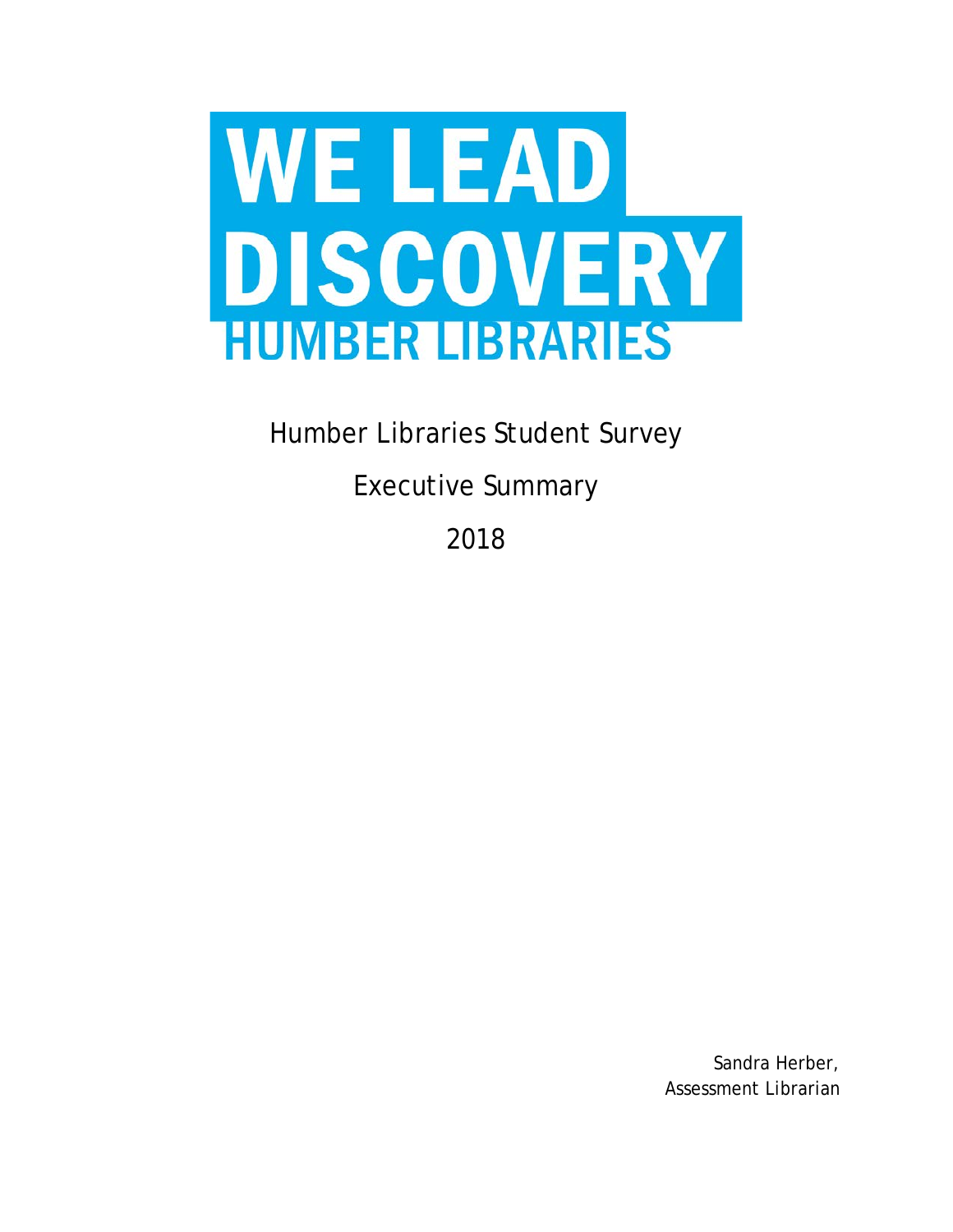# **Executive Summary**

The feedback from students on the Library Survey was overwhelmingly positive. As will be seen below, approval of and satisfaction with our services, spaces, and collections are most often at 80% and above. We conducted the survey in order to improve our offerings to students, so that is why this report will highlight student concerns, but it should be remembered that overall they are extremely happy with our services, resources, and spaces. Not only were the results in 2018 very positive, in most situations in which a statistically significant difference could be determined between the 2016 and 2018 surveys, satisfaction and approval had gone up. Only a very few areas showed a decline in satisfaction.

The survey was conducted in late January and early February, 2018. In all, 6,900 students started the survey and 5,059 completed it. Students from all campuses, all semesters, and all credentials answered the survey.

#### **Resources**

- Awareness of our resources was high. 10% or fewer of the respondents claimed they did not know about the resources about which they were asked.
- The resources that were most used (self-reported) were the Discover Search, My Program Research Guides, and Article Databases.
- We asked questions about a series of individual resources. Satisfaction for these resources runs from 67% to 80% (this is a combination of those who were satisfied and very satisfied).
	- o The most popular resources are the Discover search, the online study room booking form, and the article databases.
- There were statistically significant increases in satisfaction from 2016 with Discover, article databases, research guides, streaming videos, eBooks, print journals, print books, and textbooks.
- When asked about their overall satisfaction with all resources, a large majority (84.9%) were satisfied or very satisfied with our resources. Rates of dissatisfaction were extremely low.
	- o The schools most satisfied with resources were LAS (87.3% were satisfied or very satisfied), followed by Health Sciences (85.6% were satisfied or very satisfied) and School of Social and Community Services (83.8% were satisfied or very satisfied).
	- o Degree and postgrad students, whose programs have the most rigorous research requirements, have high satisfaction rates: 84.4% of degree students were satisfied or very satisfied with our resources (this was the highest rate for any credential), and 80.7% of postgrads felt the same.

### **Library Services**

*Staff*

- Students were asked about the assistance they had received in the Library in the last 6 months. The most popular services were as follows:
	- o 34.3% of respondents had received IT assistance.
	- o 33.3% of respondents had asked staff questions about borrowing.
	- o 18.3% of respondents had received one-on-one research help.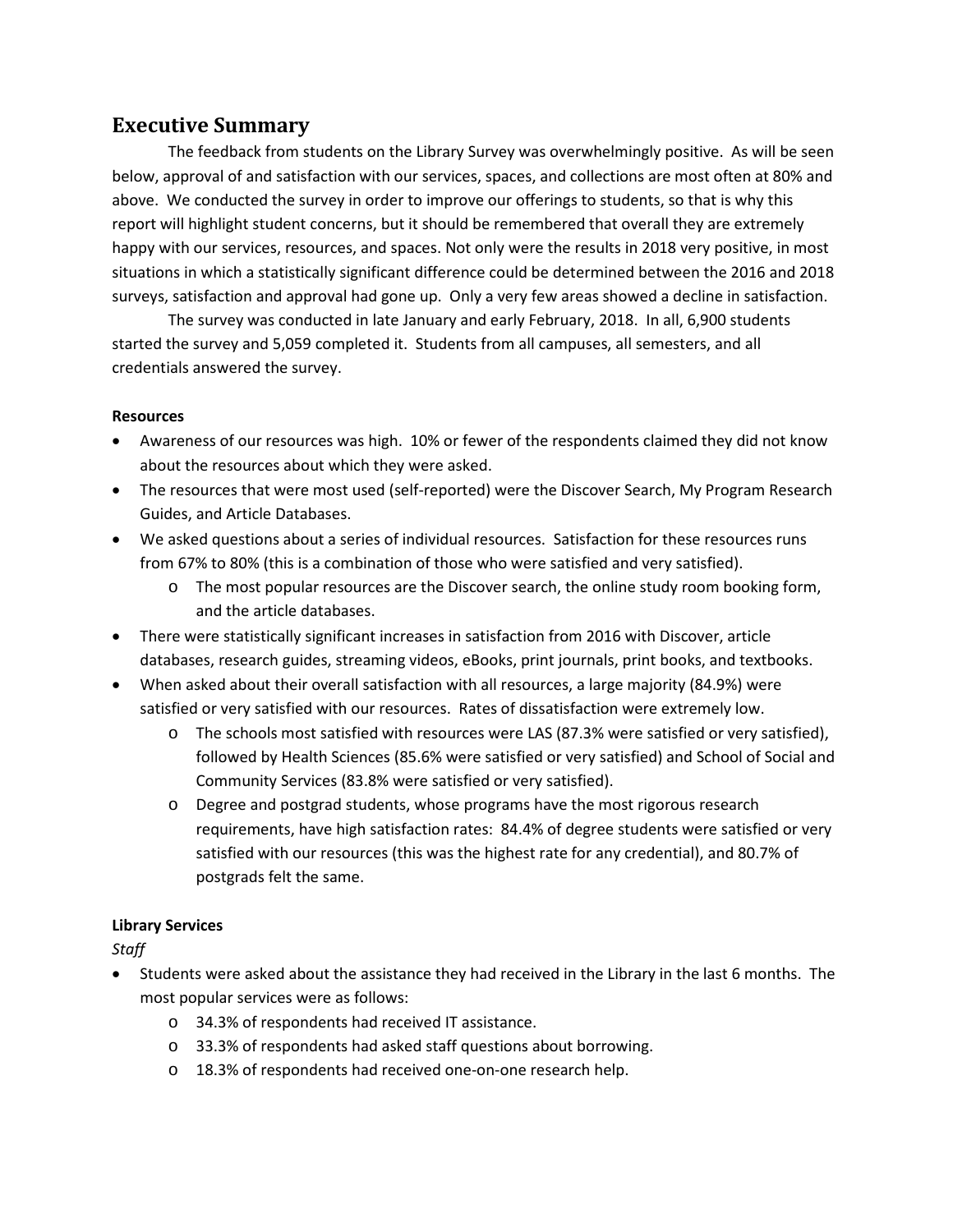- o A relatively large number (650 students) said they had contacted their librarian directly for help.
- Students find the Library staff helpful, courteous, knowledgeable, and responsive. On average, 78.6% agree or strongly agree with these statements. Very few students disagree with these statements (on average, only 1.3% think that staff are not helpful, courteous, knowledgeable, or responsive).
- Two aspects of staff performance showed a statistically significant improvement from the 2016 survey: helpfulness and responsiveness.

### *Information Literacy*

- Students believe they have received significant benefit from information literacy (a librarian's visit to one of their classes). When students who have no opinion are removed, the resulting levels of agreement are as follows:
	- 90.4% of students who received IL agree or strongly agree that they are 'more aware of Library resources than I was before the librarian's visit to my class'.
	- 94.6% of students who received IL agree or strongly agree that they are 'more likely to use resources both in the Library and online as a result of what I learned from the librarian's presentation'.
	- 87.8% of students who received IL agree or strongly agree that they believe they 'did better on my assignments as a result of what I learned from the librarian's visit to my class'.

## **Library and Learning Commons Spaces**

- Most students are happy with our hours of operation. That is, 75.5% say they are satisfied or very satisfied with our hours.
- Students across all spaces are happiest with the atmosphere the lighting and cleanliness and the wifi. They are least satisfied with the availability of group study rooms (especially at Lakeshore Library), availability of desktop computers (especially at the North Library), availability of seating (especially at the Lakeshore Learning Commons), and lack of plugs (especially at the Lakeshore Learning Commons).
- Students are comfortable with the noise levels in the two Library spaces, most especially at Lakeshore. 81.7% of respondents who use the Lakeshore Library are comfortable or very comfortable with the level of noise in the space. That drops down to 71.3% for the North Library, 66.1% for the North Learning Commons. The space where students are least comfortable with the noise (though not by much) is the Lakeshore Learning Commons at 65.6%.
- Our new technology lending programs (laptops, portable plugs, and chargers) are well-used and well-appreciated.
- There have been some statistically significant improvements in satisfaction with our spaces, especially at Lakeshore, with just a few instances of declining satisfaction as outlined below:
	- o North Campus Library showed improved satisfaction with silent study spaces, desktop computer availability, availability of printers, and availability of study carrels. These were historically low-scoring aspects for the Library and they remain low, but there is some improvement since 2016.